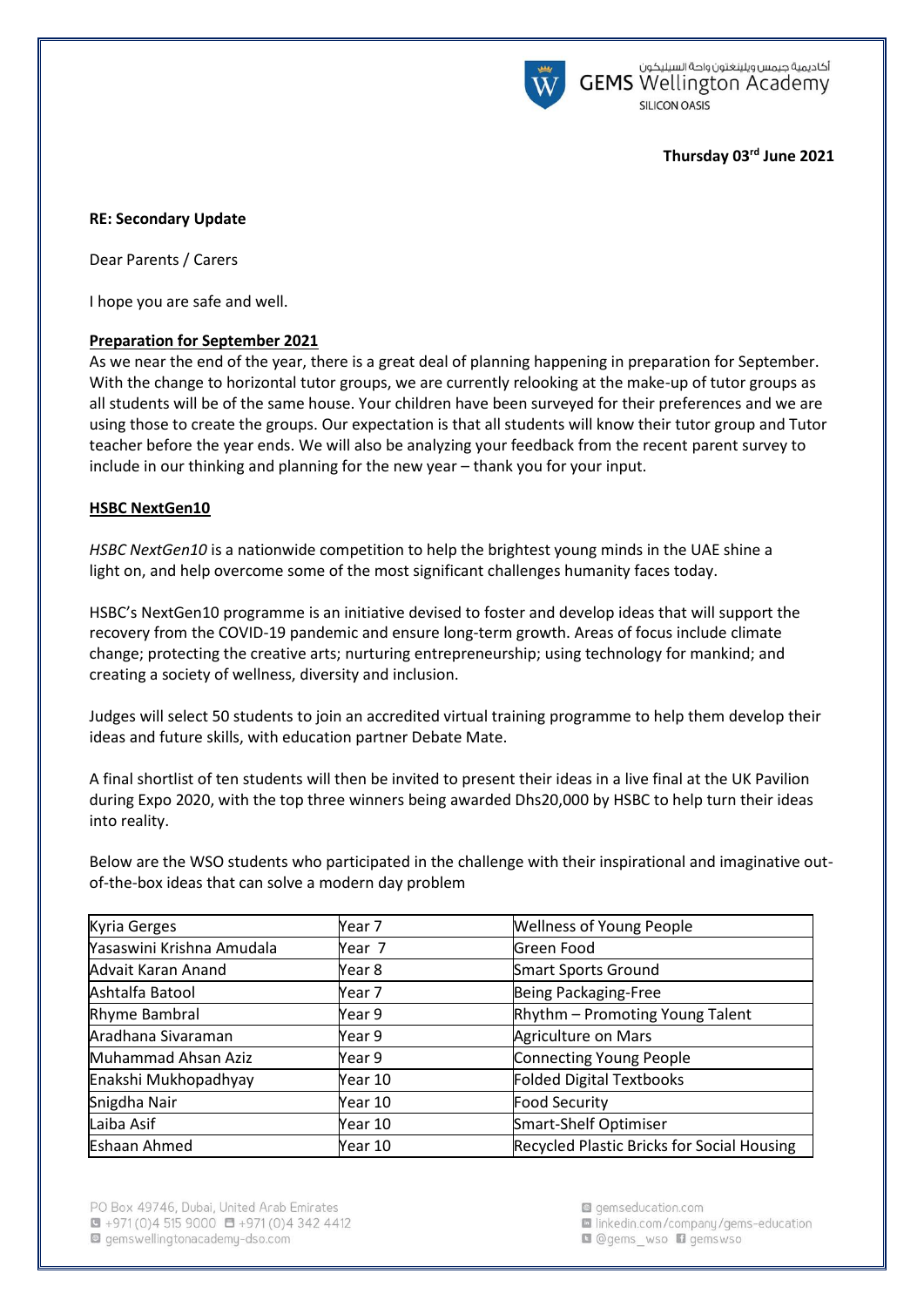

We invite you to view some of the brilliant ideas illustrated in the videos below

[Smart Shelf Optimiser](https://gemsedu-my.sharepoint.com/:v:/p/s_riaz1_wso/EeSh916XWJpBiCGiye1eI5YBNneNKzn9Ul9Fvi-GmKAaKg?e=eQaCed) by Snigdha Nair [Promote young Talent](https://gemsedu-my.sharepoint.com/:v:/p/s_riaz1_wso/EScBHAKsVC5Nrdthrc-00-oBWgBf3r-9CG4isNZCVgO89A?e=AyfhJo) by Rhyme Bambral

Big Congratulations to the following students ( $L\rightarrow R$ ) Snigdha Nair, Eshaan Ahmed and Laiba Asif for qualifying for industry experts mentoring round organized in the month of June by HSBC in partnership with Debate Mate.



Huge acknowledgement also to Ms Shafaque Riaz, our Head of Department for Computer Science who guides and mentors all of our student entries. Under her tutelage, our students have a remarkable record of success.



#### **Continuity for remainder of the year**

Could we please ask that, unless there are medical or family reasons, students are either in-school OR learning remotely for the remainder of the year. We are experiencing a number of students choosing on any given day, whether to be remote or in-school.

This is challenging for our systems and importantly for Health and Safety reasons, in the event of an emergency, we must be able to account for every child. Our belief is that the continuity of that choice plays a part in the impact of learning and retention and while we are entering the last phase of the academic year, there is still valuable learning happening which should not be compromised.

We thank you for your cooperation.